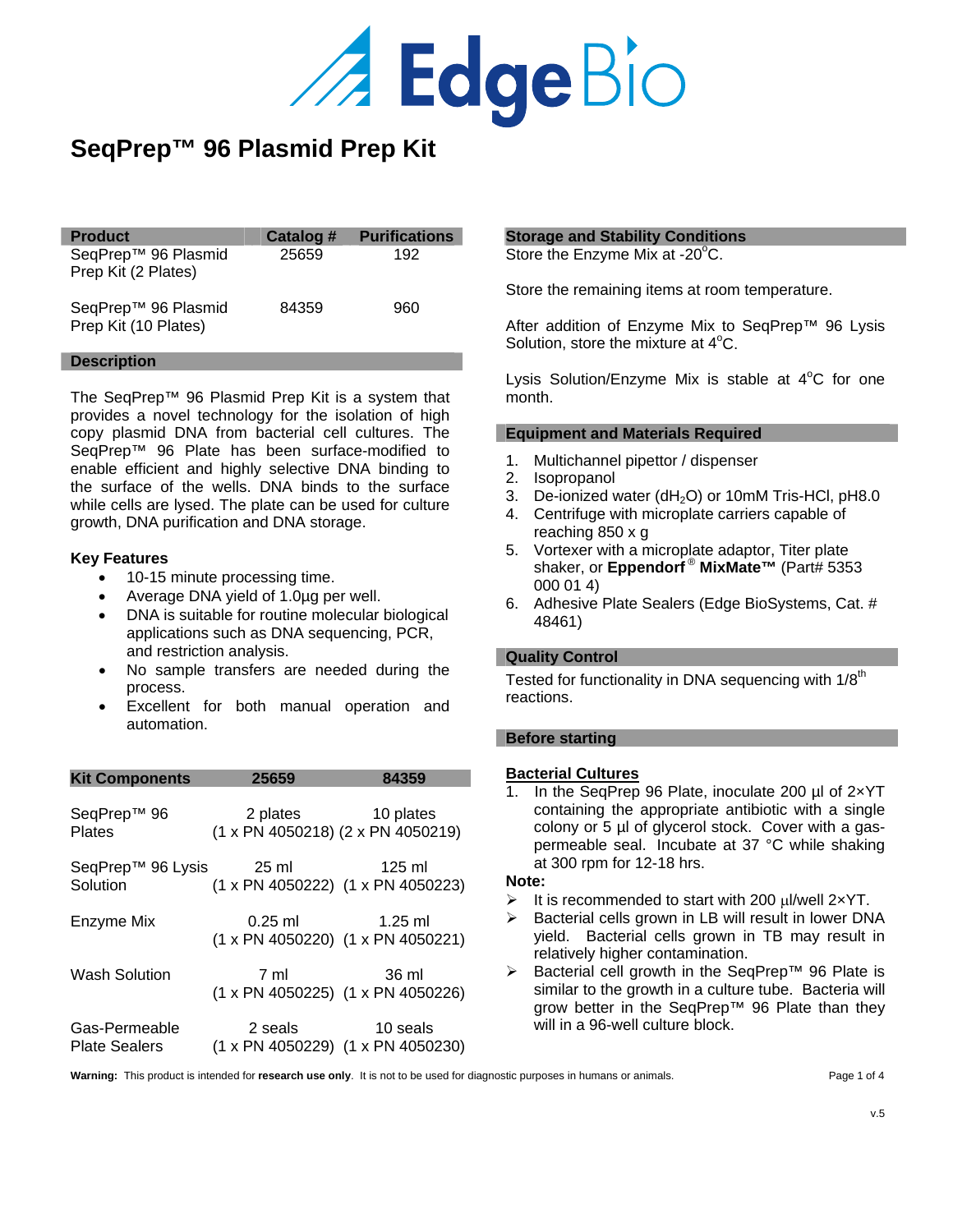- $\triangleright$  If you witness a loss of more than 50 µl of culture after overnight growth, use a non-gas-permeable plate sealer to cover the plate. Using a syringe needle punch two holes per well to allow for sufficient aeration.
- $\triangleright$  If a 96-well culture block is used for the culture, inoculate  $0.5 - 1$  ml of  $2 \times YT$  containing the appropriate antibiotic with a single colony or with 5 µl of glycerol stock. Cover with a gas-permeable seal. Incubate at 37°C while shaking at 300 rpm for 12-18 hrs. Pellet cells at 1500  $\times$  g for 10 min. Decant the supernatant and invert the plate on an absorbent pad. Tap gently to ensure all of the supernatant has been removed. Add 50 µl of TE buffer and re-suspend the cells thoroughly by shaking rapidly for 1 min. Transfer 20 µl of the resuspended cells to the SeqPrep™ 96 Plate and proceed directly to cell lysis (step 4 of the protocol).
- $\triangleright$  If the cells are grown in 2xYT in a culture tube or larger vessel, transfer 200 µl of the bacterial culture to the wells of a SeqPrep™ 96 Plate.

# **Prepare the Lysis Solution/Enzyme Mix**

- 1. Thaw the Enzyme Mix completely and thoroughly vortex to mix. If necessary, spin the tube briefly to collect all of the liquid in the bottom of the tube.
- 2. Transfer the entire content of Enzyme Mix tube to the bottle of Lysis Solution. This will be referred to as Lysis Solution/Enzyme Mix. Mix the bottle thoroughly and write "/Enzyme Mix" following Lysis Solution on the label.

| Volume of Lysis | Volume of Enzyme |
|-----------------|------------------|
| Solution        | Mix              |
| $25 \text{ ml}$ | $0.25$ ml        |
| $125$ ml        | $1.25$ ml        |

3. Place the bottle on ice before and during use. Store any unused Lysis Solution at 4°C for up to one month.

## **Note:**

- $\triangleright$  It may be necessary to just make enough Lysis Solution/Enzyme Mix for the day's use if it is not certain that the entire Lysis Solution/Enzyme Mix will be used within a month. To do so, mix 1 volume of Enzyme Mix to 100 volumes of Lysis Solution to make a volume ratio of 1:100. For example, add 120 µl of Enzyme Mix to 12 ml of Lysis Solution to make enough Lysis Solution/Enzyme Mix for processing 96 samples on a SeqPrep™ plate.
- $\triangleright$  Repeated freezing and thawing decreases the activity of the Enzyme Mix. If a 10-plate kit or 50-

plate kit is purchased, it is recommended to aliquot the Enzyme Mix based on the frequency of DNA preparation when it is thawed for the first time. For example, a 240 µl fraction of Enzyme Mix can be aliquoted if two plates are processed at a time or expected to be processed every month.

# **Prepare Wash Solution**

- 1. Use isopropanol only. The use of ethanol will result in significant loss in yield.
- 2. Add the appropriate volume of 100% isopropanol to the entire bottle of concentrated Wash Solution as indicated on the label; this will be referred to as "prepared Wash Solution". Mix the bottle thoroughly and write "Isopropanol Added" on the label. Keep the bottle lid tightly closed to prevent alcohol evaporation.

| Volume of Wash<br>Solution | Volume of<br>Isopropanol |
|----------------------------|--------------------------|
| 7 ml                       | $16 \text{ ml}$          |
| 36 ml                      | 84 ml                    |

**Note**:

¾ A different volume of Wash Solution can also be prepared by mixing 7 volumes of isopropanol and 3 volumes of concentrated Wash Solution to make a volume ratio of 7:3. For example, add 7 ml of isopropanol to 3 ml of concentrated Wash Solution (concentrate).

## **Prepare 70% Isopropanol**

 1. The 70% isopropanol can be prepared by mixing 7 volumes of 100% isopropanol and 3 volumes of water to make a volume ratio of 7:3. For example, add 70 ml of isopropanol to 30 ml of water. Keep the bottle lid tightly closed to prevent alcohol evaporation.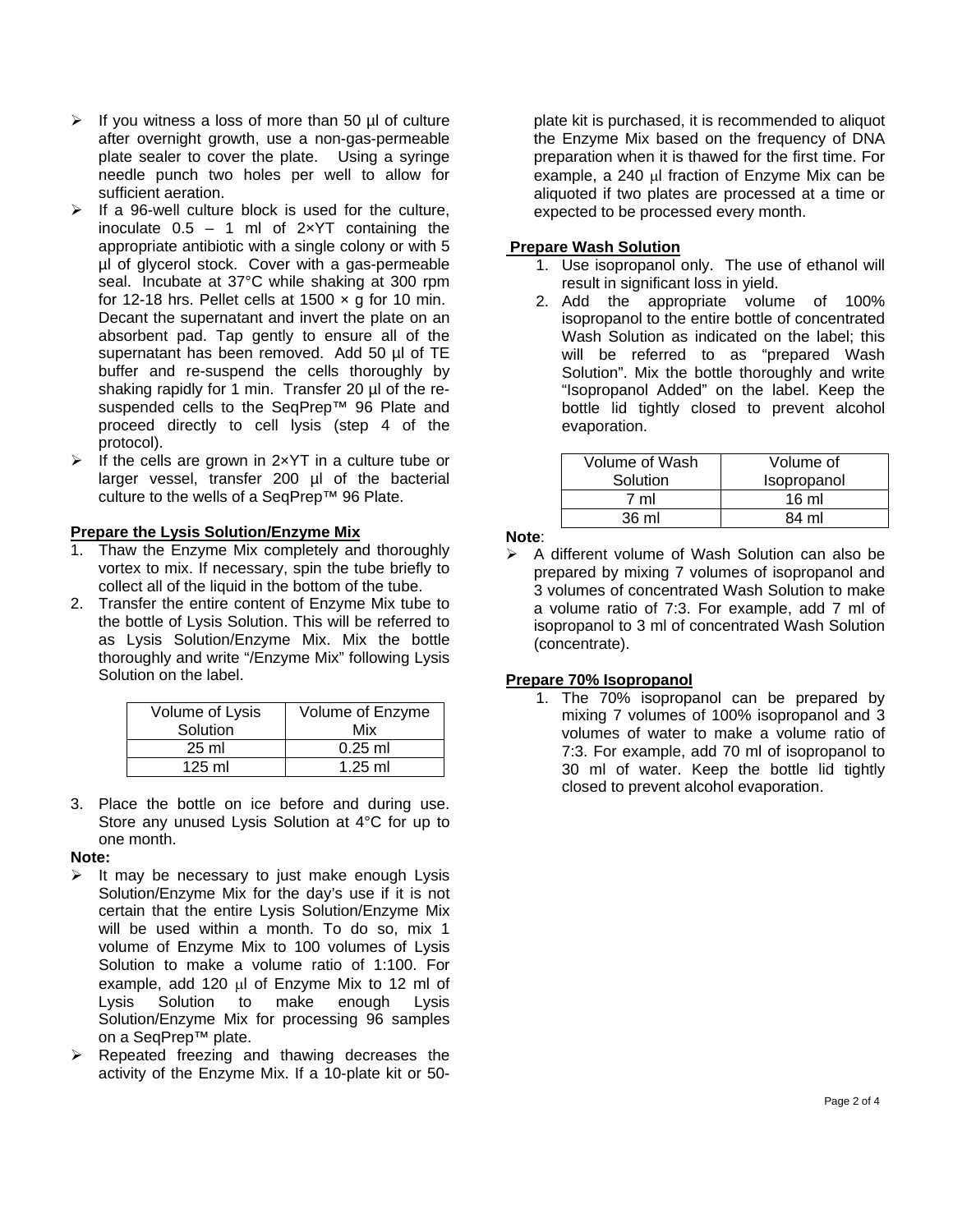## **Recommended Protocol**

- **1. Centrifuge the SeqPrep™ 96 Plate at 850 x g for 3 minutes.** 
	- Do not over spin; excessive centrifugation will cause difficulty in resuspending cells in the lysis solution.
	- For determination of RPM from RCF, see technical information on page 4 or visit our website at www.edgebio.com and click on Technical Support.

## **2. Immediately remove supernatant.**

- Take off the gas-permeable seal and decant the supernatant by inverting the plate. Gently blot the inverted plate on a paper towel or an absorbent pad; **do not tap on the plate**. There should be about  $5 \mu l$  to 15  $\mu l$  of media left in each well.
- 3. **Cover with an adhesive plate sealer and vortex vigorously for 30 seconds to resuspend cells in remaining media.** 
	- If using the **Eppendorf** ® **MixMate™** vortex at 1650 RPM for 30 seconds.
	- Alternatively, if using another vortex model, secure the plate to the vortex mixer and gradually increase the speed to a vigorous agitation while avoiding splashing of the liquid to the top of the plate.
	- Cell pellets should be fully resuspended before addition of the lysis solution. This will ensure complete lysis and higher DNA quality.
- **4. Add 100** µ**l of Lysis Solution/Enzyme Mix to the resuspended cells.**
- **5. Vortex or shake for 3-5 minutes to lyse the cells.** 
	- If using the **Eppendorf** ® **MixMate™** vortex at 1000 RPM for 3-5 minutes.
- **6. Remove the lysate by decanting and blot the plate.** 
	- Blot the plate vigorously onto an absorbent pad or a paper towel several times.Plasmid DNA is now bound to the surface of the wells and will not be released by blotting.
	- Alternatively, if you see any cell debris, turn the plate face down onto a paper towel or an absorbent pad and invert spin the plate at 850 x g in a centrifuge for 1 minute.
- **7. Add 100** µ**l of prepared Wash Solution to the samples.**
- **8. Vortex or shake for 30 seconds.** 
	- If using the **Eppendorf** ® **MixMate™** vortex at 1000 RPM for 30 seconds.
- **9. Remove the wash by decanting and blot the plate.** 
	- Blot the plate vigorously onto an absorbent pad or a paper towel several times to get as much wash solution out as possible.
- **10. Add 100** µ**l of 70% Isopropanol to the samples.** 
	- Use isopropanol only for the washes. The use of ethanol will result in significant loss in yield.
- **11. Vortex or shake for 30 seconds.** 
	- If using the **Eppendorf** ® **MixMate™** vortex at 1000 RPM for 30 seconds.
- **12. Remove the 70% Isopropanol by decanting, and blot the plate.**
- **13. Repeat Steps 10 through 12 once.**
- **14. Invert spin the plate at 850 x g for 1 minute.** 
	- Turn the plate face down onto a paper towel or an absorbent pad, and place in the centrifuge to spin.
- **15. Air dry the plate at room temperature for 30 minutes.** 
	- Leave the plate face up on the bench.
	- Do not leave for an extended period longer than 2 hours as this will cause the plasmid DNA to bind too tightly to the plate.
	- Make sure that the plate is completely dry from isopropanol before eluting the DNA in the final step. Remnant isopropanol can affect the quality of the DNA.
- **16. Add 40** µ**l of 10 mM Tris•HCl, pH 8.0. Vortex or shake for 1 minute, or incubate at room temperature for 5 minutes.** 
	- If using the **Eppendorf** ® **MixMate™** vortex at 1000 RPM for 1 minute.
	- Water can be used for elution, but may cause the DNA band to smear on an agarose gel. However, the smearing has no evident effect on downstream applications.

## **17. DNA is ready for immediate use.**

- Use PicoGreen assay or agarose gel electrophoresis for DNA quantification instead of  $OD<sub>260</sub>$ . The OD is usually over-inflated when using  $OD<sub>260</sub>$  for quantification.
- DNA may be stored in the SeqPrep™ plate or transferred to a receiver plate for storage. To avoid evaporation properly seal the SeqPrep™ plate when storing DNA.